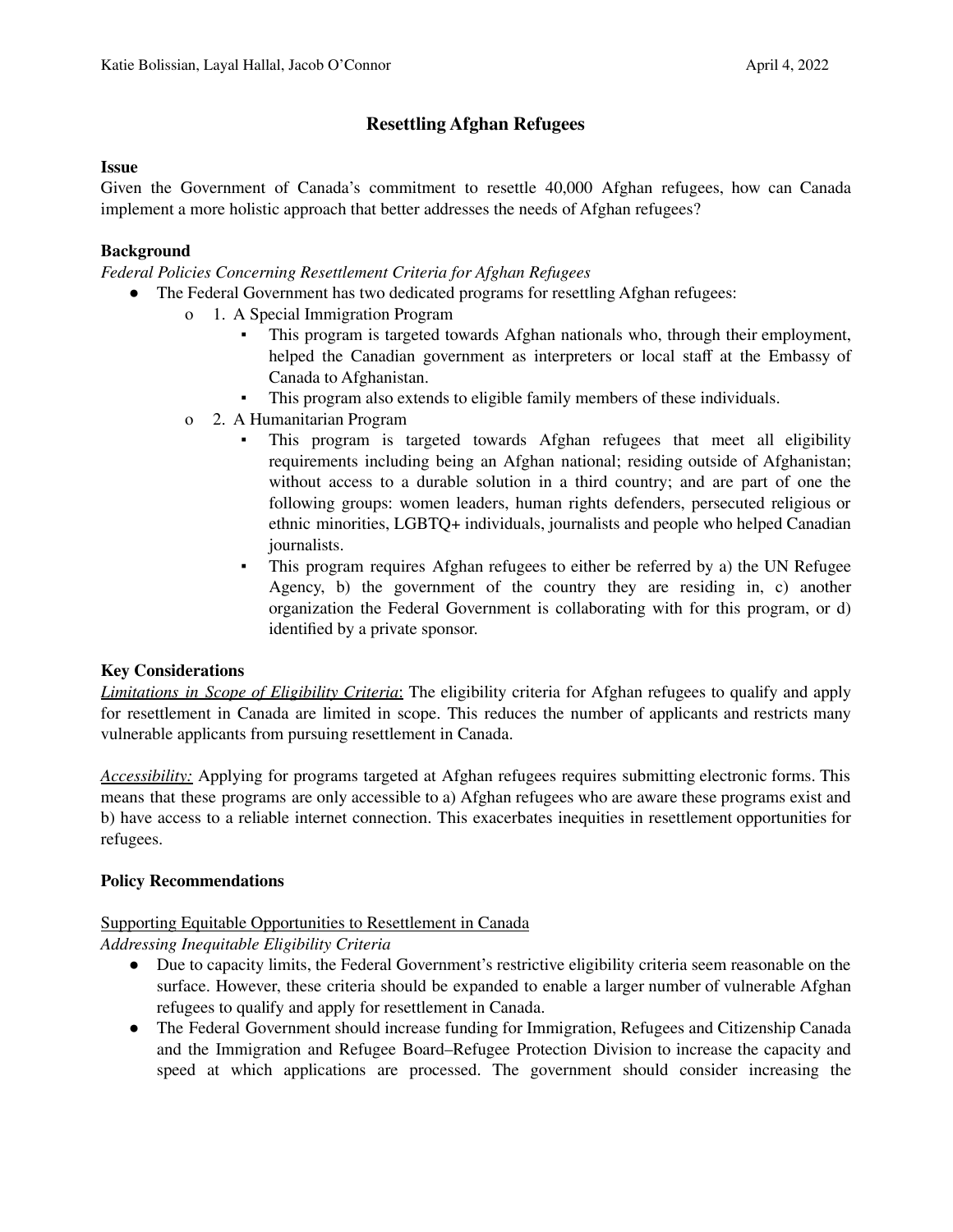2022-2023 budgets by a one-time amount of \$5 million respectively, to process Afghan refugee claims.

### *Addressing Accessibility of Applicants*

• The Federal Government can liaise with host countries and aid agencies to help provide access to the internet or mobile networks for Afghan refugees seeking resettlement in Canada.

### Supporting Sustainable Solutions for Afghan Refugee Resettlement in Canada

*Integration Efforts*

- Skills-based Workshops: As part of investing in the future of refugees, the federal government can collaborate with community centers to host skills-based workshops with an emphasis on transferable skills.
- Employment Opportunities: Employers should be encouraged to hire Afghan refugees to help them become self-sufficient. A proposed policy is for the Federal Government to incentivize companies to create refugee employment quotas, by providing tax relief to companies that meet this pledge. For example, the Federal Government could consider introducing a tax initiative that allows companies to deduct 25% of these employees' salary as a business expense if they are employed for longer than six months.

### *Government Engagement*

- Consultation Efforts: Consulting with Afghan refugees who have entered Canada can help ensure policymakers understand the barriers refugees face as newcomers so that future policies and programs address these challenges. Consultation can be conducted in collaboration with NGOs who are working with Afghan refugees.
- Private Sponsorship: The Private Sponsorship of Refugees Program allows Canadians to sponsor and resettle refugees in Canada. Although this is a complementary path to government-sponsored refugee resettlement, the Federal Government can encourage these efforts by organizing information fairs, educating Canadian citizens about private sponsorship, bringing together prospective sponsors and eliminating any misconceptions.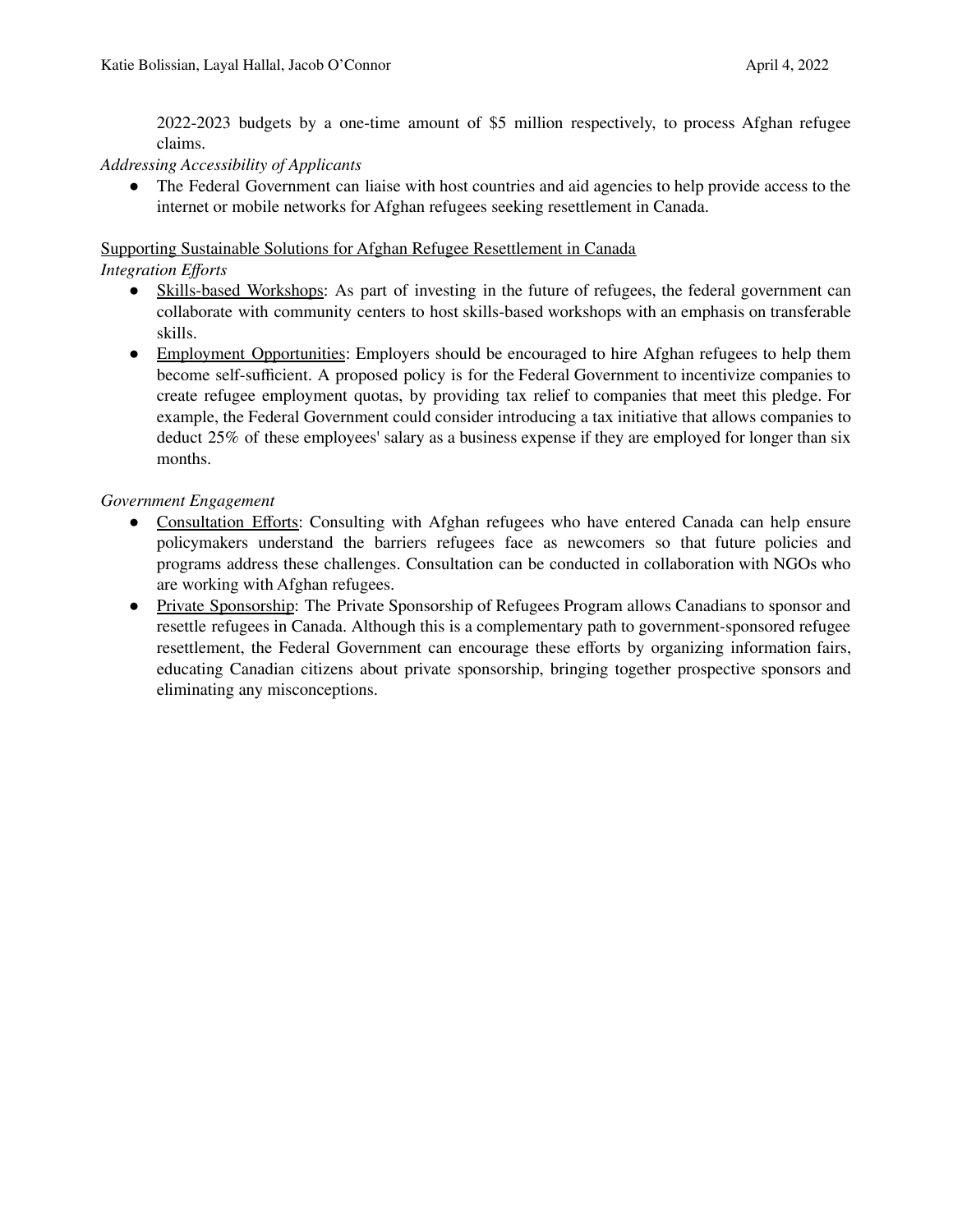### **Issue**

How can community-based resettlement programs in the cities of Toronto and Calgary better address the needs and integration of relocated Afghan refugees?

# **Background**

# *Current Resettlement Practices in Calgary*

- The non-profit Calgary Catholic Immigration Society (CCIS) continues to play a large role, coordinating local efforts to resettle and assist in the integration of newly arrived Afghan refugees. They receive funding from the Government of Canada, the Government of Alberta, the City of Calgary, and private sector donations. Examples of these efforts include:
	- The Centre for Refugee Resilience, which provides culturally appropriate support to refugees including therapy, networking, presentations highlighting the migration process, and language supports (official document translations, English-language skills, etc.).
	- $\circ$  The Resettlement Assistance Program (RAP), which assists newly arrived refugees with finding permanent accommodations, assisting with mandatory federal/provincial documents, counselling, one-on-one enhanced life skills support, school registration support for children, and language classes for adults.
	- The Margaret Chisholm Resettlement Centre provides temporary housing for up to fourteen days before permanent accommodations are found for refugees.
	- The Employment First program assists refugees with gaining work experience, workplace skills, and individual support to help meet the standards of local employers.

# *Current Resettlement Practices in Toronto*

- COSTI Immigrant Services is the designated provider of the Resettlement Assistance Program (RAP) funded by Immigration, Refugees and Citizenship Canada. To date, COSTI has provided essential services to 1,920 Afghan refugees who have resettled in the city.
	- Many of these refugees have expressed a desire to remain in Toronto. As the GTA is home to the largest Afghan community in Canada (approximately 50 percent of the total population), COSTI anticipates this trend will continue.
- The City's Toronto Newcomer Office (TNO) is coordinating resources and working with partners to implement the RAP to ensure that public support systems are available upon arrival of Afghan refugees, including access to resources such as city settlement workers, which most (85%+) Afghan refugees have used to aid their transition.
- Several third party community partners, including non-profits such as United Way and Polycultural Immigrant and Community Services, are offering free or low-barrier access to essential services for newly arrived Afghan refugees including legal services, language training, and assistance for children including healthcare and educational aid.

# **Key Considerations**

*Educational & Language Dif erences:* Adult Afghan refugees have varied levels of education and English-language proficiency. This makes it challenging for adults to obtain well-paying jobs, impacting overall labour market outcomes for resettled refugees. Language barriers and educational differences also pose considerable obstacles to children's integration into schools.

*Necessity of Trauma Informed Counselling:* Locally-driven third party organizations, such as Lifeline Afghanistan, report that access to trauma informed counselling in Pashto, Dari, and Uzbek is often inaccessible and with long waitlists (particularly for child counsellors) and few practitioners available to